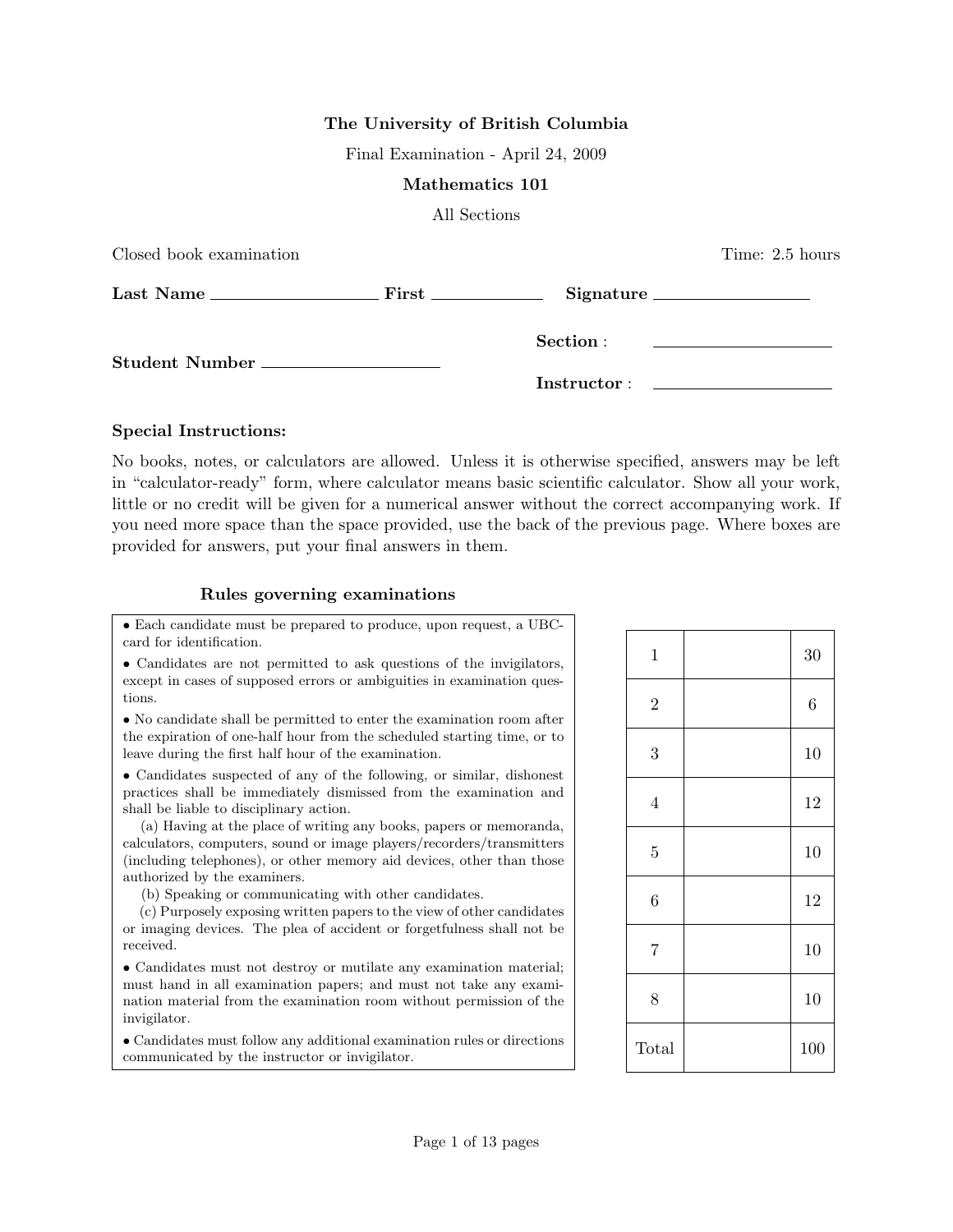1. Short-Answer Questions. Put your answers in the boxes provided but show your work also. Each question is worth 3 marks, but not all questions are of equal difficulty. At most one mark will be given for an incorrect answer. Unless otherwise stated, simplify your Marks answers as much as possible.

[3] (a) Evaluate 
$$
\int \frac{3+x^5}{\sqrt{x}} dx
$$

|                                                                                                                                   | Answer |
|-----------------------------------------------------------------------------------------------------------------------------------|--------|
|                                                                                                                                   |        |
|                                                                                                                                   |        |
|                                                                                                                                   |        |
| (b) What integral is defined by the following expression? $\lim_{n\to\infty}\sum_{i=1}^{\infty}\frac{\pi}{4n}\tan\frac{i\pi}{4n}$ |        |

 $i=1$ 

[3] Do not evaluate the integral.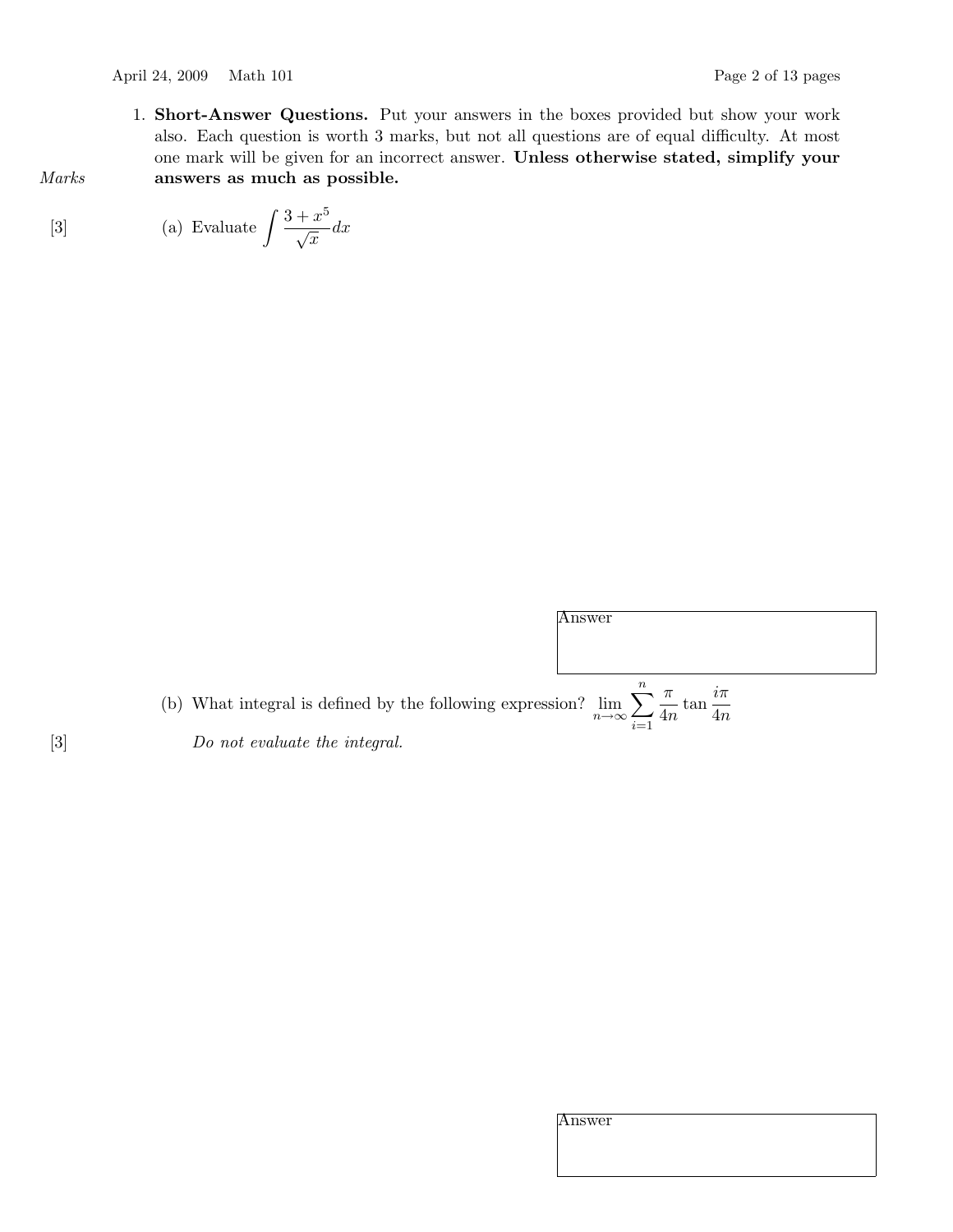April 24, 2009 Math 101 Page 3 of 13 pages  
\n(c) Evaluate 
$$
\int_0^1 (y+1)\sqrt{2y+y^2} dy
$$

Answer

[3] (d) Evaluate  $\int x^2 \ln x \ dx$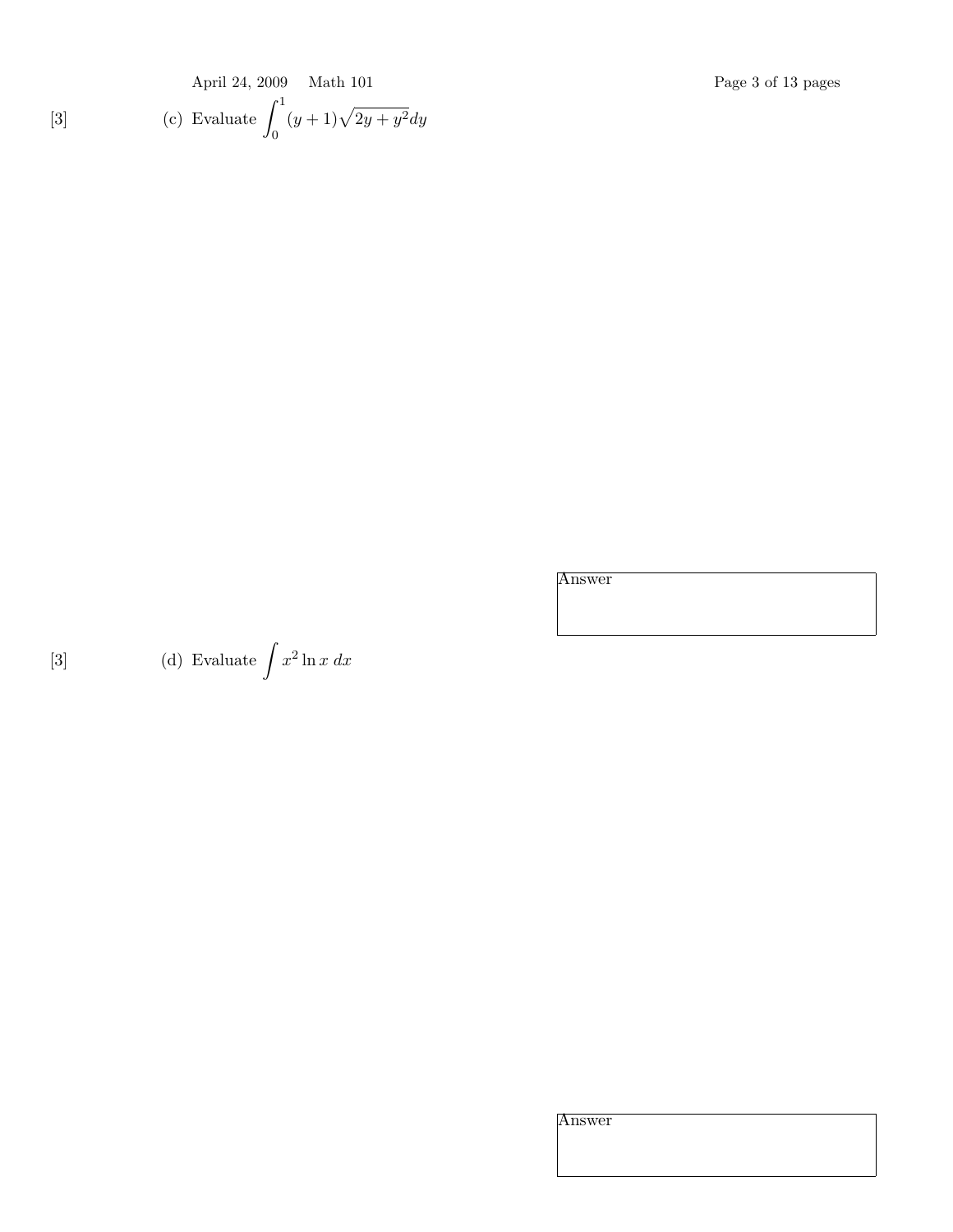April 24, 2009 Math 101 Page 4 of 13 pages

(a) Find the length of the curve  $x = 100 + 2y^{3/2}, 0 \le y \le 11$ .

Answer

[3] (f) What is the average value of  $|\sin \theta - \cos \theta|$  over the interval  $0 \le \theta \le \pi/2$ ?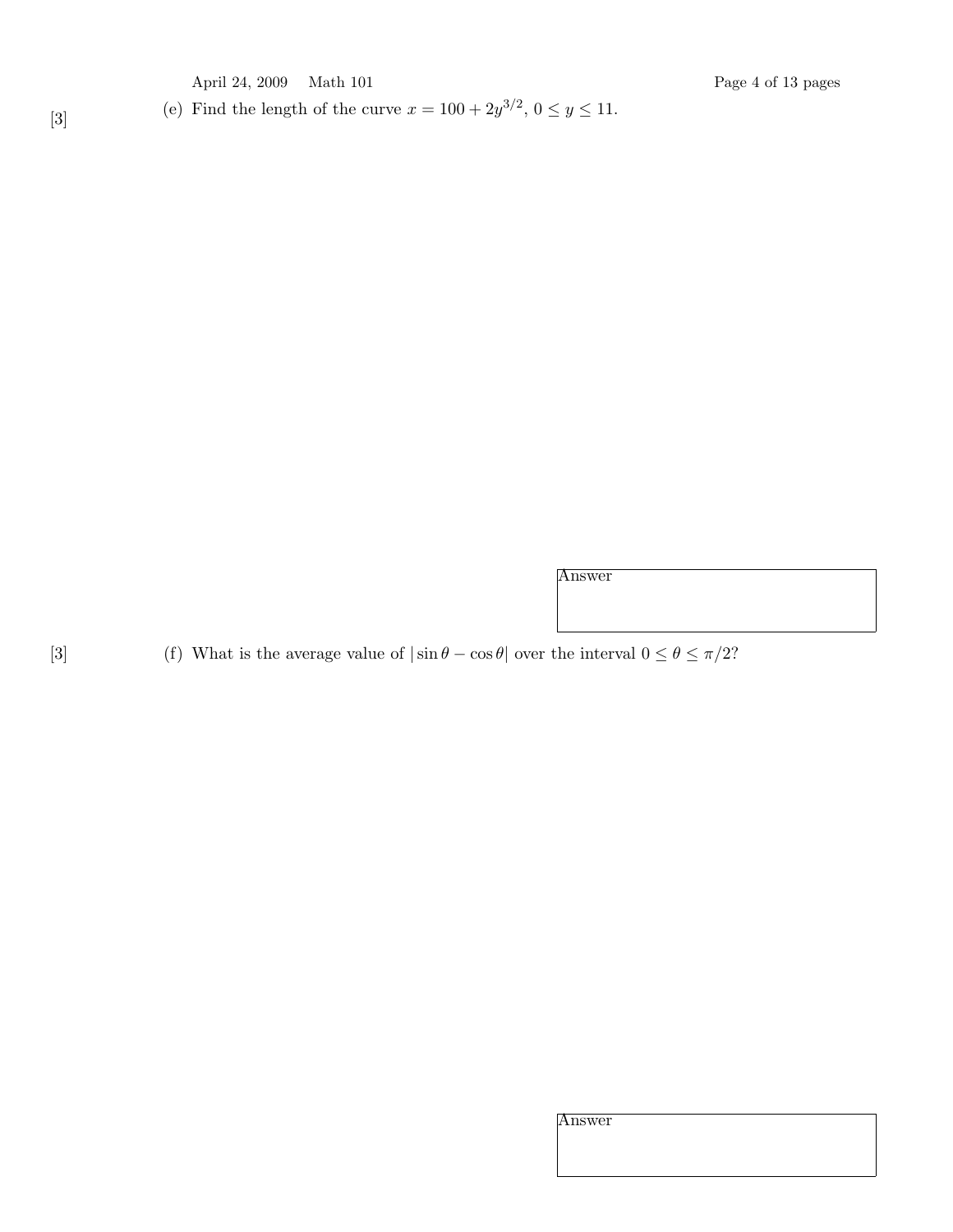(g) Give the first three nonzero terms of the Maclaurin series (power series in  $x$ ) for

$$
\int \frac{e^{-x^2} - 1}{x} dx
$$

- [3]
- (h) For what values of r does the function  $y = x^r$  satisfy the following differential equation (for  $x > 0$ )?

 $x^2y'' + 4xy' + 2y = 0$ 

Answer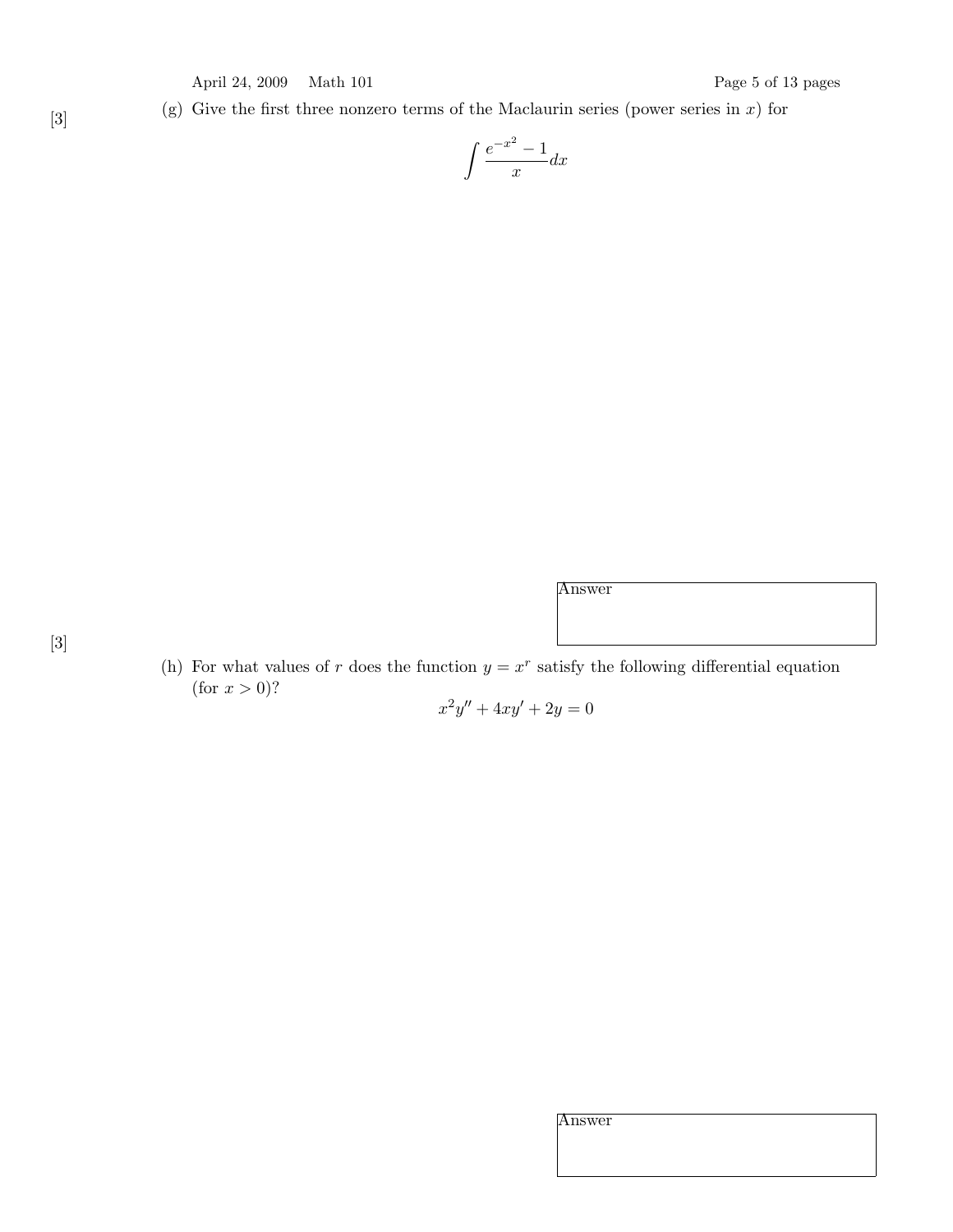[3] (i) Calculate the derivative 
$$
f'(x)
$$
 if  $f(x) = \int_x^{e^x} \sqrt{\cos t} dt$ .

(j) Give the Simpson's rule approximation to  $\int_0^2$ 0  $\sin(e^x) dx$  using 4 equal subintervals (do [3]  $\qquad \qquad$  not simplify your answer).

Answer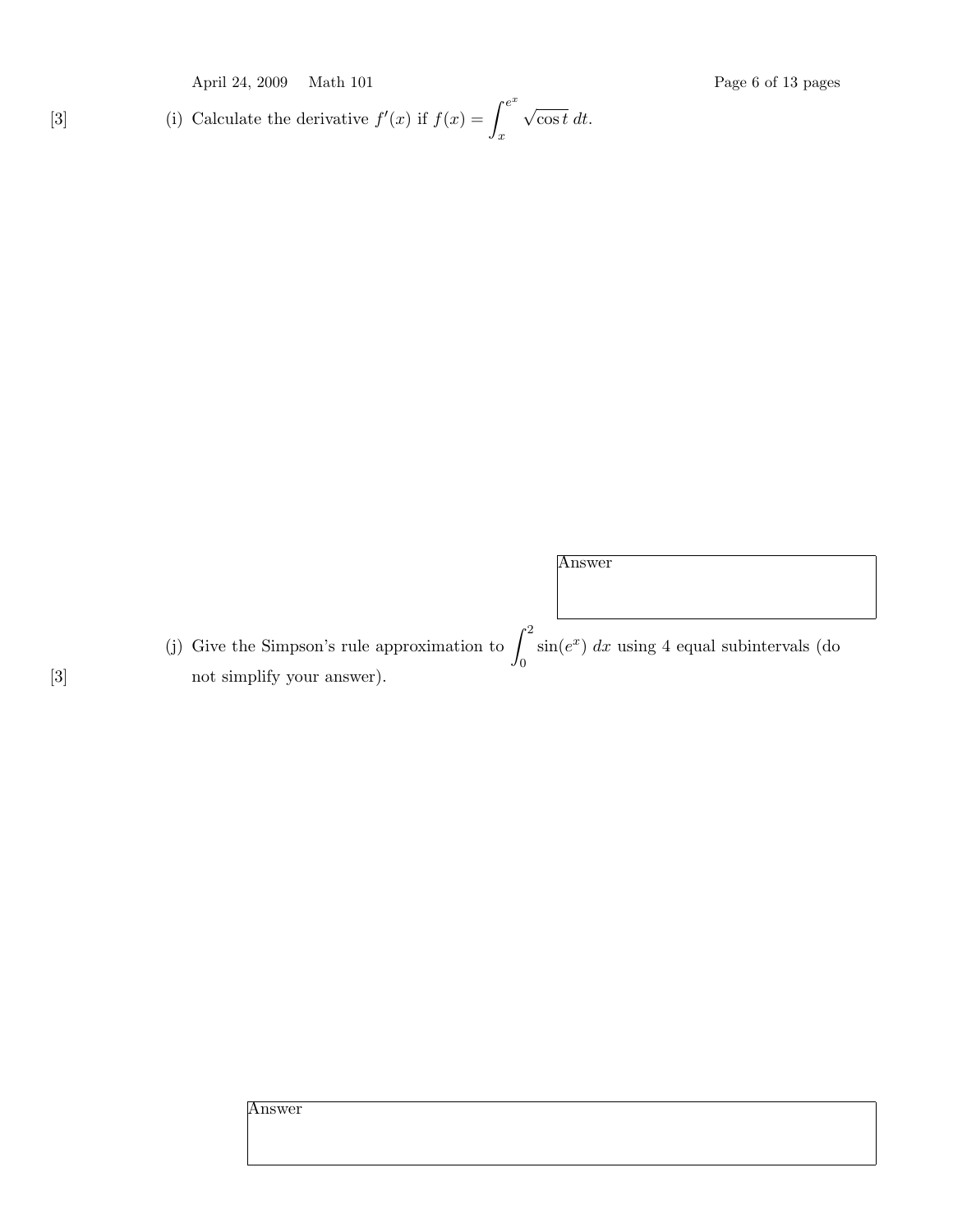April 24, 2009 Math 101 Page 7 of 13 pages

Full-Solution Problems. In the remaining questions, justify your answers and show all your work. If a box is provided, write your final answer there. If you need more space, use the back of the previous page. Unless otherwise indicated, simplification of answers is not required.

[6] 2. For what values of p does 
$$
\int_{e}^{\infty} \frac{dx}{x(\ln x)^p}
$$
 converge?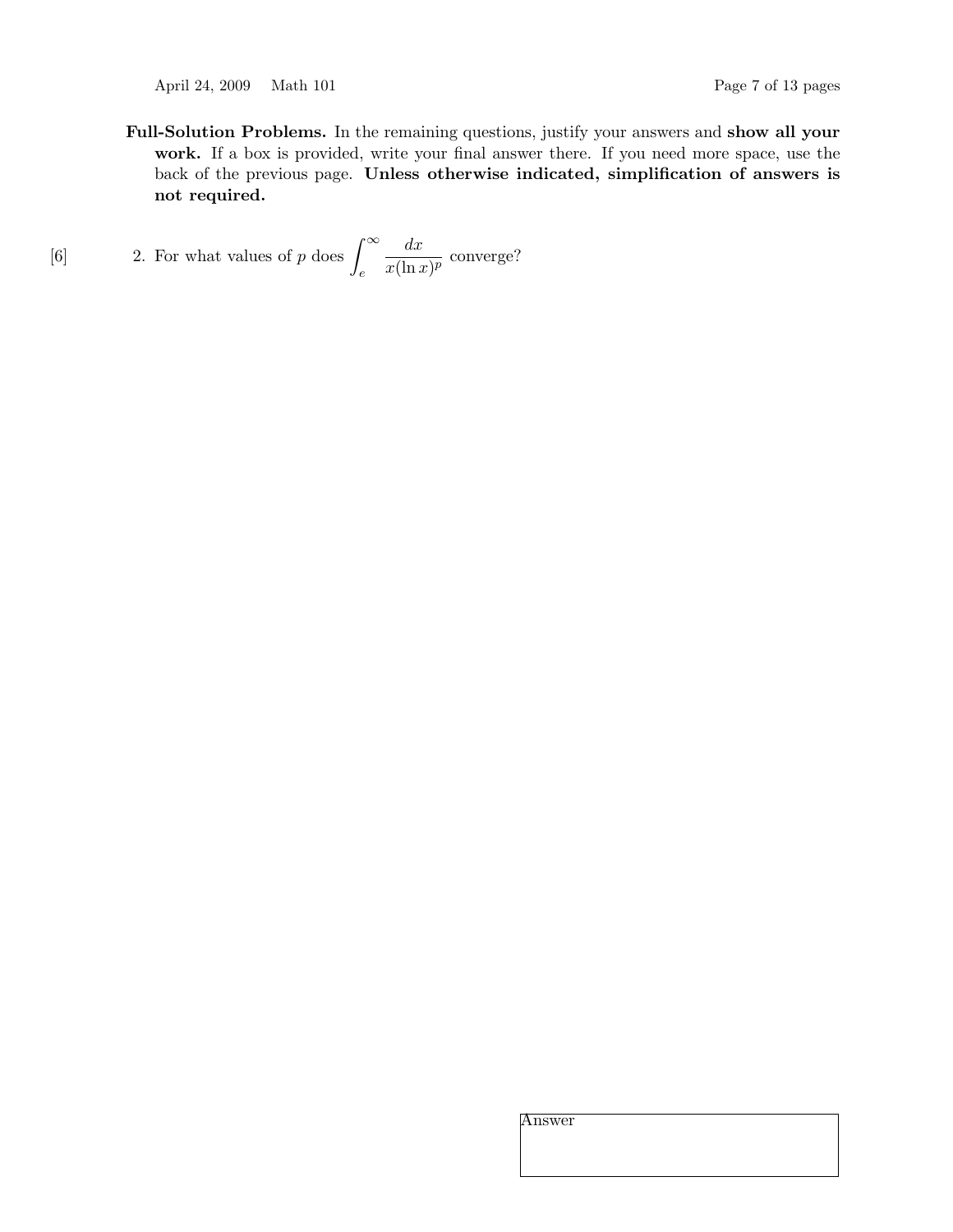April 24, 2009 Math 101 Page 8 of 13 pages

- [10] 3. Let R be the finite region in the xy-plane bounded by  $x = 0$ ,  $y = 0$  and  $y = \cos x$ .
	- (a) Calculate the centroid of R.

Answer

(b) Express the volume of the solid obtained by rotating R about the line  $x = -2$  as an integral. Do not evaluate the integral.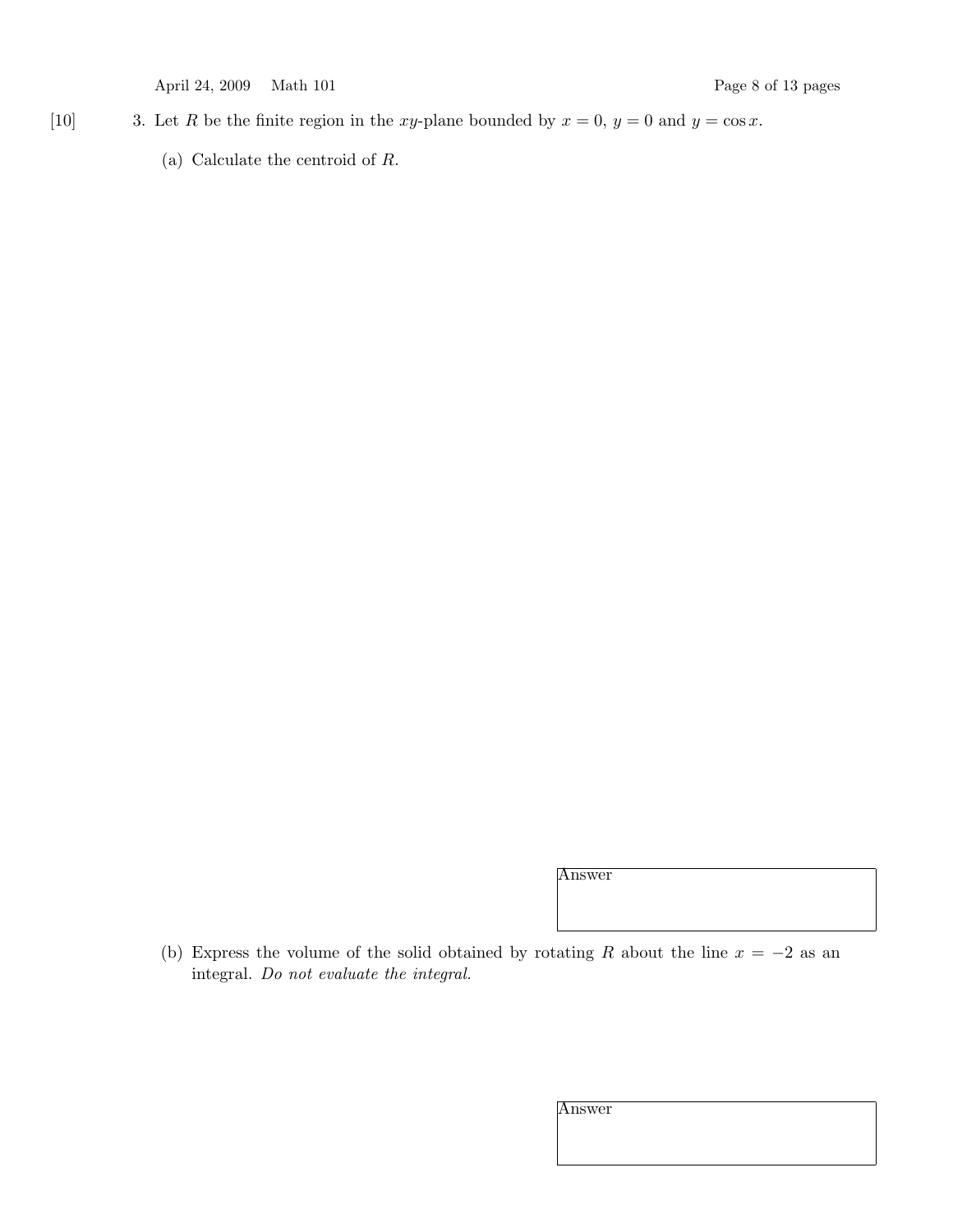April 24, 2009 Math 101 Page 9 of 13 pages

4. Calculate the integrals:

[6] (a) 
$$
\int (4 - x^2)^{-3/2} dx
$$

Answer

$$
[6] \qquad \qquad (b) \int \sqrt{1 + e^x} \, dx
$$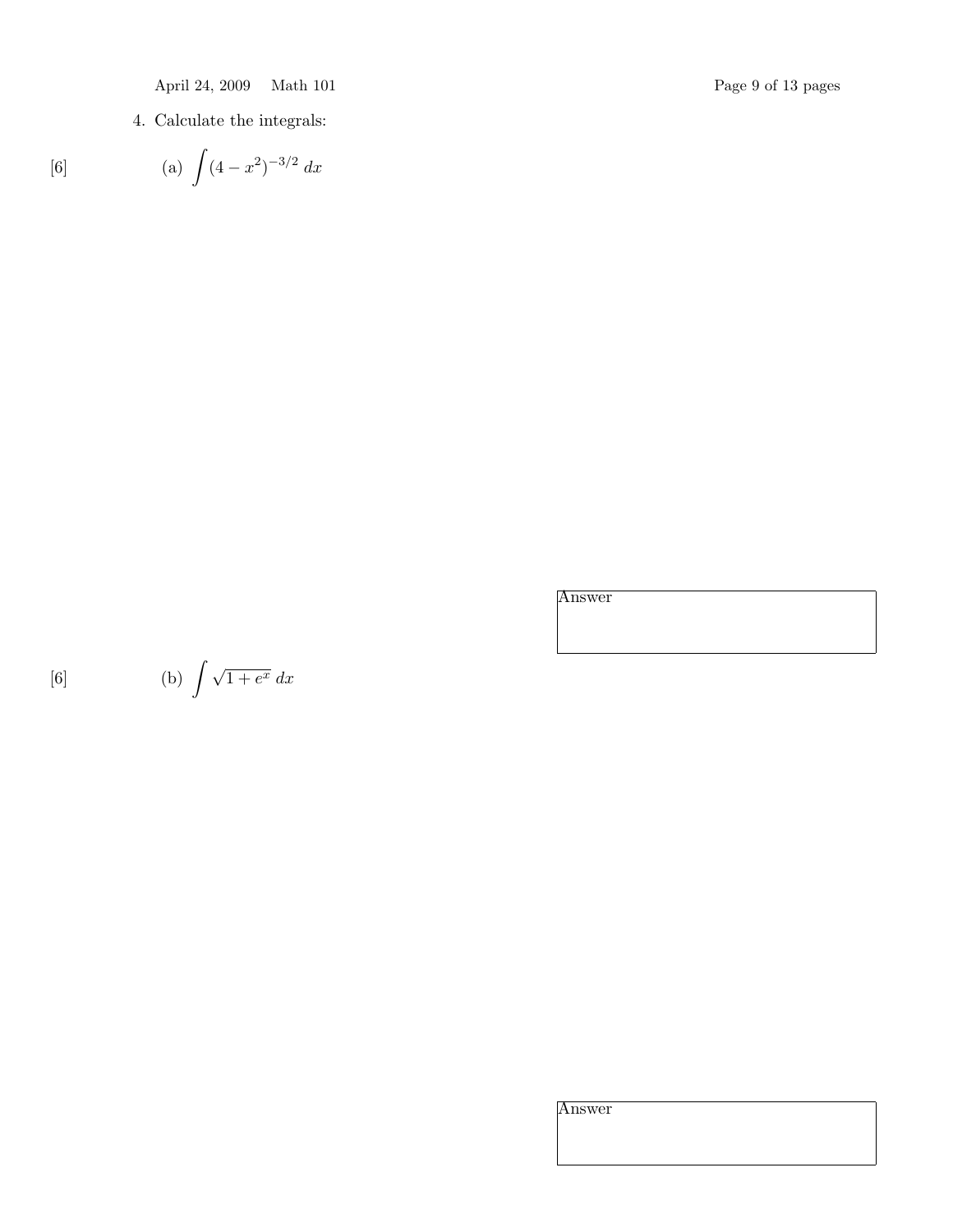April 24, 2009 Math 101 Page 10 of 13 pages

# $[10]$  5. Let X be a random variable with probability density function

$$
f(x) = \begin{cases} kx(1 - x^4) & \text{if } 0 \le x \le 1, \\ 0 & \text{if } x < 0 \text{ or } x > 1. \end{cases}
$$

(a) Find the value of  $k$ .

Answer

(b) Find the mean  $\mu$ .

Answer

(c) Find an algebraic equation satisfied by the median  $m$ .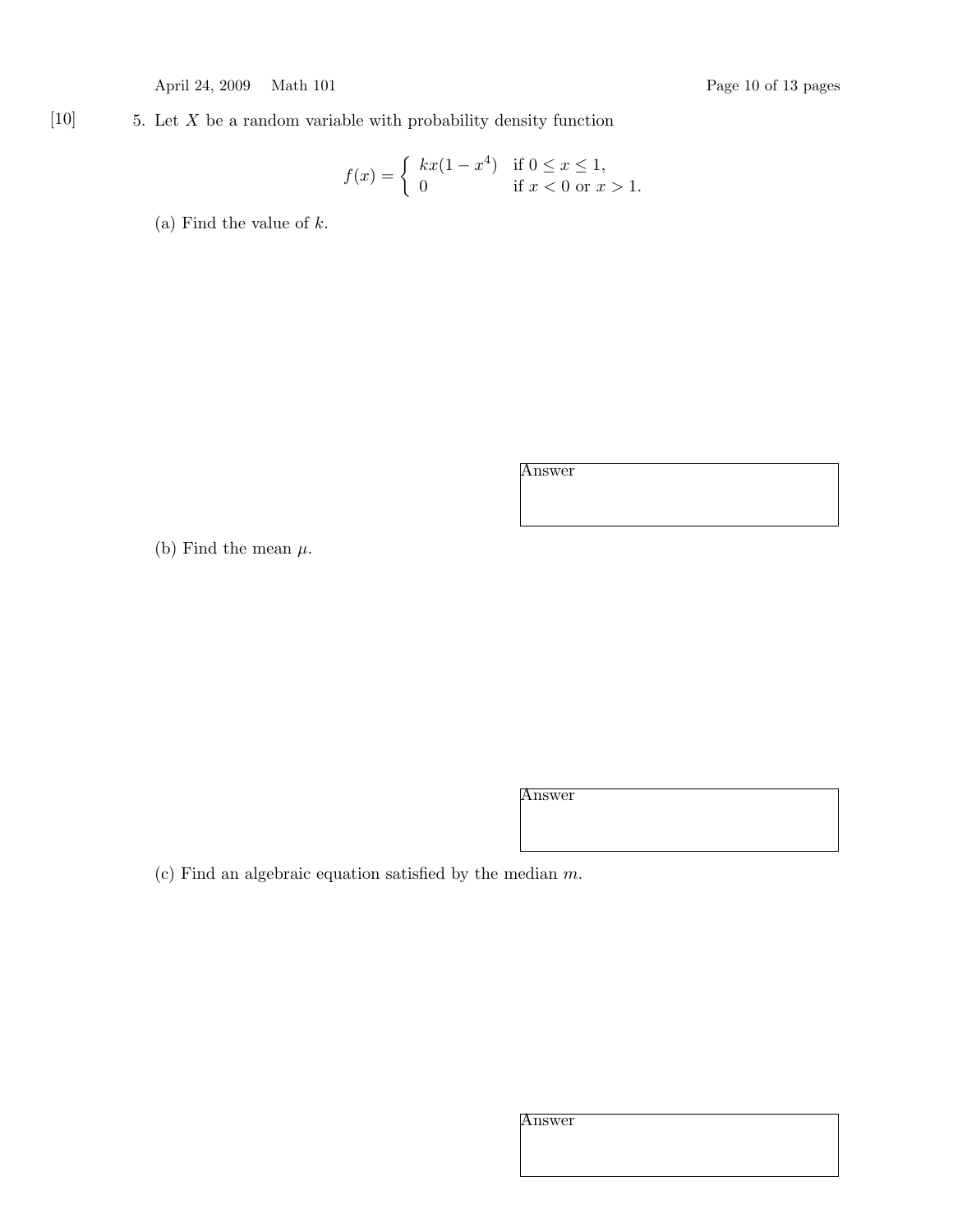6. Solve these differential equations:

$$
[6] \t\t (a) \t y' = xy^2 \t with initial conditions y(0) = 1.
$$

Answer

[6] (b)  $y' - 2y = 4 + e^{3t}$ . (Give the general solution)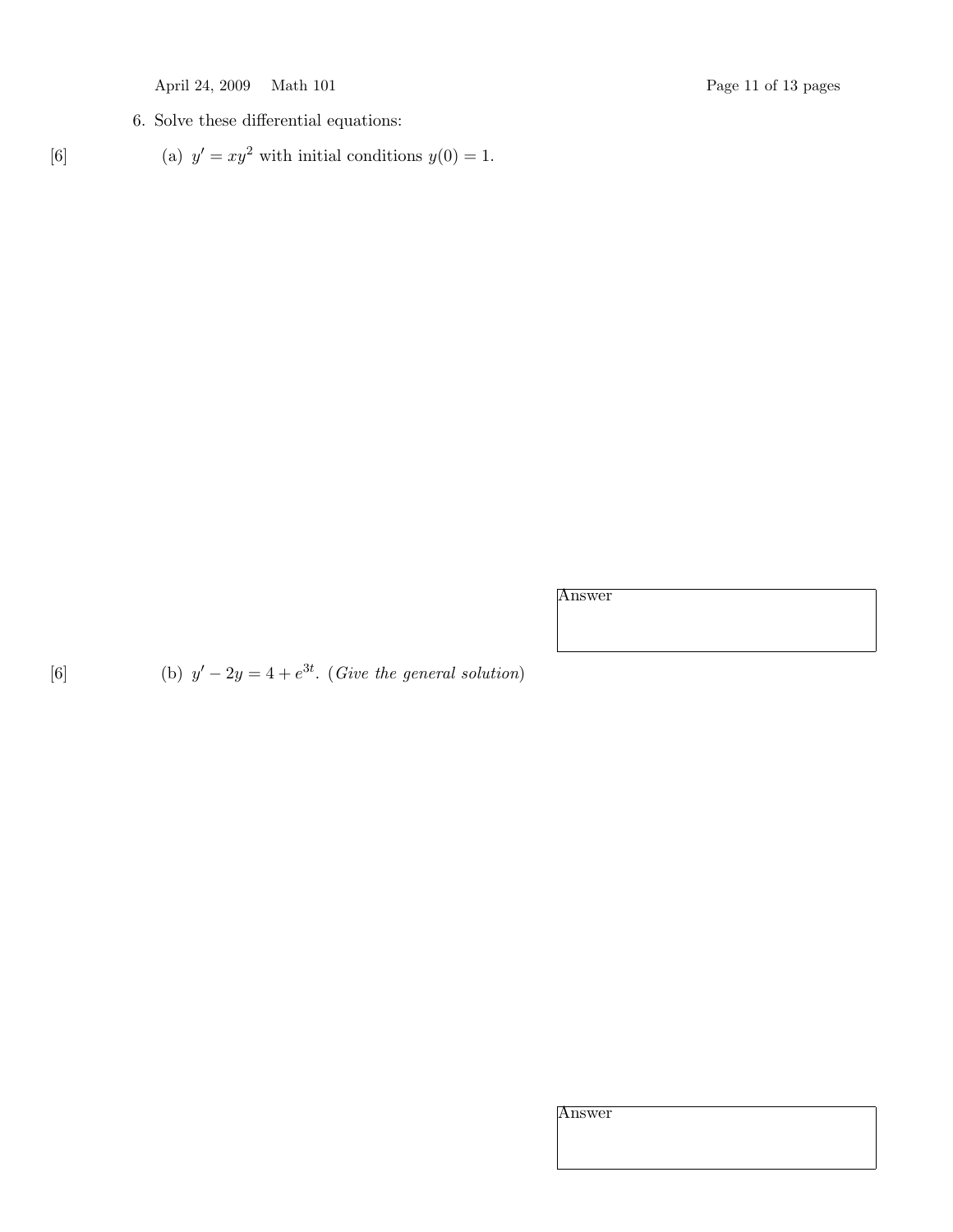April 24, 2009 Math 101 Page 12 of 13 pages

- [10] 7. An open metal tank has two ends which are isosceles triangles with vertex at the bottom, two sides which are rectangular, and an open top. The tank is 1 metre wide, 2 metres deep. 10 metres long and full of water  $(density = 1000kg/m^3)$ 
	- (a) What is the hydrostatic force on each triangular end?

Answer

(b) Express the work required to pump the water out of the tank, if it is pumped out over the top edge, as an integral. (Do not evaluate the integral.)

Answer

(c) Express the hydrostatic force on each of the rectangular sides as an integral. (Do not evaluate the integral.)